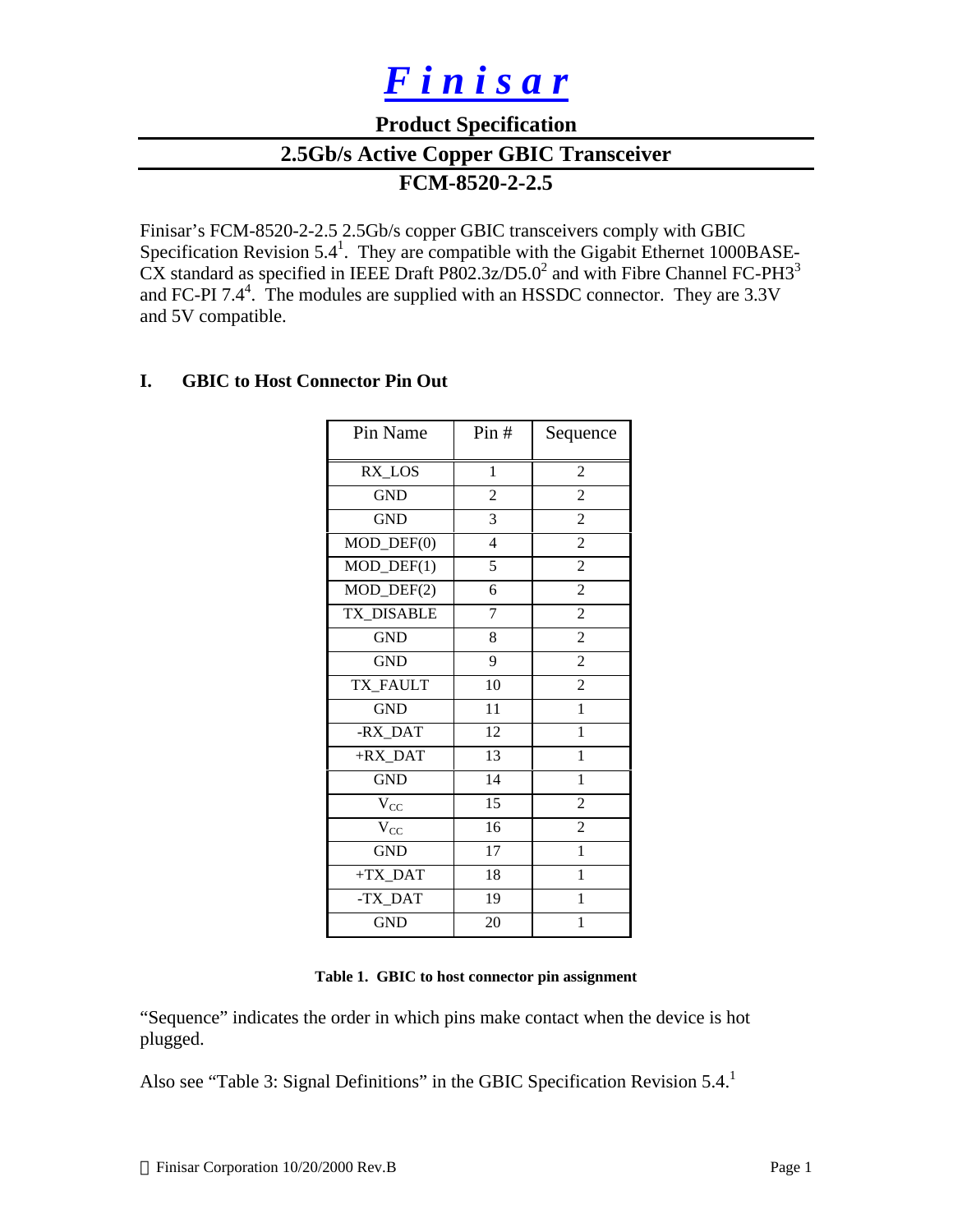## **II. +5/3.3 Volt Electrical Power Interface**

Finisar copper GBICs have an extended power supply voltage range of 3.00V to 5.5V as described in Table 2. The GBIC specification calls for a range of 4.75V to 5.25 volts. The 6V maximum voltage is not allowed for continuous operation, however, TX\_DISABLE circuitry in Finisar copper GBICs will function at 6V.

| +5/3.3 Volt Electrical Power<br>Interface |                             |      |            |       |              |                                              |
|-------------------------------------------|-----------------------------|------|------------|-------|--------------|----------------------------------------------|
| <b>Parameter</b>                          | <b>Symbol</b>               | Min  | <b>Typ</b> | Max   | <b>Units</b> | Notes/Conditions                             |
| <b>Supply Current</b>                     | $\mathbf{I}_{\rm s}$        |      | 140        | 180   | mA           | Preliminary                                  |
| Maximum Voltage                           | $\rm V_{max}$               |      |            | 6     |              |                                              |
| <b>Surge Current</b>                      | $\mathbf{1}_{\text{surge}}$ |      |            | $+30$ | mA           | Hot plug, above steady<br>state current.     |
| <b>Input Voltage</b>                      | $V_{cc}$                    | 3.00 | 3.3, 5     | 5.5   |              | Referenced to GND.<br>3.3V and 5V compatible |

**Table 2. +5/3.3 volt electrical power interface**

## **III. Low Speed Signals**

| Pin Name                    | Pin#           | Description                                         | Pin Name               | Pin# | Description |
|-----------------------------|----------------|-----------------------------------------------------|------------------------|------|-------------|
| RX LOS                      | 1              | Receiver Loss of Signal CMOS<br>Open Drain Output   | <b>RGND</b>            | 11   | <b>GND</b>  |
| <b>RGND</b>                 | $\overline{2}$ | GND                                                 | -RX DAT                | 12   | -RX         |
| <b>RGND</b>                 | 3              | <b>GND</b>                                          | +RX DAT                | 13   | $+RX$       |
| $MOD_$ DEF $(0)$            | 4              | TTL LOW (Tied to GND)                               | <b>RGND</b>            | 14   | <b>GND</b>  |
| $MOD_$ <del>DEF</del> $(1)$ | 5              | <b>SCL CMOS Open Drain Serial</b><br>Clock          | <b>VDDR</b>            | 15   | VCC         |
| $MOD_$ DEF $(2)$            | 6              | SDA CMOS Open Drain Serial<br>Data                  | <b>VDDT</b>            | 16   | <b>VCC</b>  |
| <b>TX_DISABLE</b>           | 7              | Transmitter Disable, TTL Input                      | <b>TGND</b>            | 17   | <b>GND</b>  |
| <b>TGND</b>                 | 8              | <b>GND</b>                                          | $+TX$ <sub>_</sub> DAT | 18   | $+TX$       |
| <b>TGND</b>                 | 9              | GND                                                 | -TX DAT                | 19   | -TX         |
| TX FAULT                    | 10             | TTL LOW (Tied to GND) -<br>TX_FAULT Not Implemented | <b>TGND</b>            | 20   | <b>GND</b>  |

**Table 3. GBIC pin usage, HSSDC copper modules**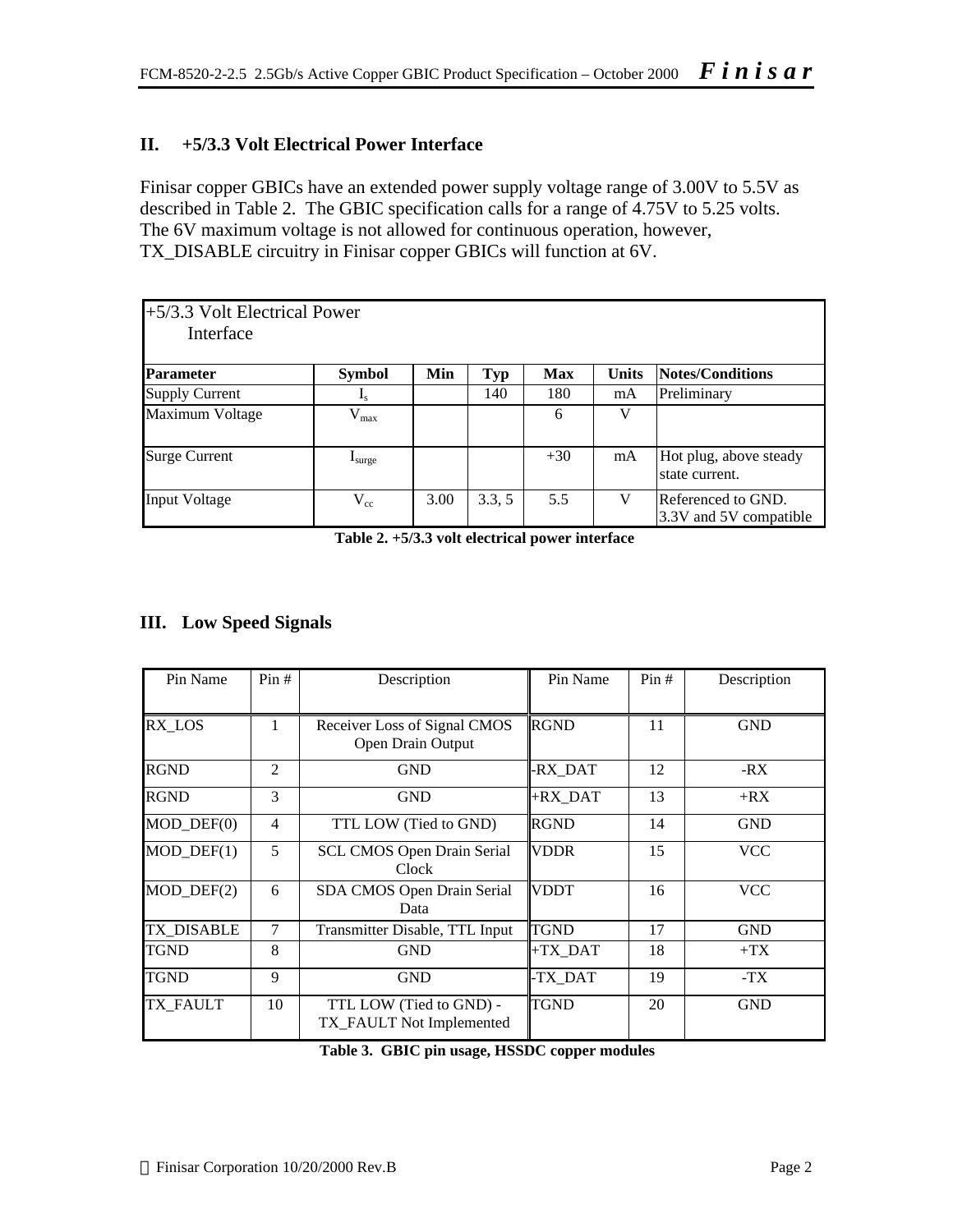| Low Speed Signals, Electronic<br><b>Characteristics</b> |               |                   |                     |              |                                                                            |  |  |  |  |  |  |
|---------------------------------------------------------|---------------|-------------------|---------------------|--------------|----------------------------------------------------------------------------|--|--|--|--|--|--|
| <b>Parameter</b>                                        | <b>Symbol</b> | Min               | Max                 | <b>Units</b> | Notes/Conditions                                                           |  |  |  |  |  |  |
| <b>GBIC Output LOW</b>                                  | $V_{OL}$      | $\Omega$          | 0.5                 | V            | 4.7k to 10k pull-up to host_Vcc,<br>measured at host side of connector     |  |  |  |  |  |  |
| <b>GBIC Output HIGH</b>                                 | $V_{OH}$      | host Vcc -<br>0.5 | $host_Vcc +$<br>0.3 | V            | 4.7k to 10k pull-up to host_Vcc,<br>measured at host side of connector     |  |  |  |  |  |  |
| <b>GBIC</b> Input LOW                                   | $V_{II.}$     | $\overline{0}$    | 0.8                 | V            | 4.7 $k$ to 10 $k$ pull-up to Vcc,<br>measured at GBIC side of<br>connector |  |  |  |  |  |  |
| <b>GBIC Input HIGH</b>                                  | $V_{IH}$      | 2                 | $Vec + 0.3$         | V            | 4.7 $k$ to 10 $k$ pull-up to Vcc,<br>measured at GBIC side of<br>connector |  |  |  |  |  |  |

\*Note  $V_{\text{IH}}$  and  $V_{\text{IL}}$  are the same for both 5V and 3.3V operation

**Table 4. Low speed signals – electronic characteristics**

| Low Speed Signal Parameters                 |               |     |            |            |              |                                                                                |  |  |  |  |
|---------------------------------------------|---------------|-----|------------|------------|--------------|--------------------------------------------------------------------------------|--|--|--|--|
| <b>Parameter</b>                            | <b>Symbol</b> | Min | <b>Typ</b> | <b>Max</b> | <b>Units</b> | Notes/Conditions                                                               |  |  |  |  |
|                                             |               |     |            |            |              |                                                                                |  |  |  |  |
| RX LOS Assert Level                         |               |     | 50         |            | mV           |                                                                                |  |  |  |  |
| RX LOS Deassert Level                       |               |     | 70         |            | mV           |                                                                                |  |  |  |  |
| RX_LOS Hysteresis                           |               |     | 20         |            | mV           |                                                                                |  |  |  |  |
| RX LOS Assert Delay                         | t_loss_on     |     | 10         | 100        | usec         | From detection of loss of signal<br>to assertion of RX LOS                     |  |  |  |  |
| <b>RX_LOS</b> Negate Delay                  | t_loss_off    |     | 10         | 100        | usec         | From detection of presence of<br>signal to negation of RX_LOS                  |  |  |  |  |
| TX_DISABLE Assert Time                      | t off         |     | 5          | 10         | usec         | Rising edge of TX_DISABLE to<br>fall of output signal below 10%<br>of nominal  |  |  |  |  |
| TX_DISABLE Negate Time                      | t on          |     | 5          | 1000       | usec         | Falling edge of TX_DISABLE to<br>rise of output signal above 90%<br>of nominal |  |  |  |  |
| TX Output Amplitude,<br>TX DISABLE Asserted |               |     |            | 150        | mV           | Peak to peak                                                                   |  |  |  |  |

**Table 5. Low speed signal parameters (preliminary)**

TX\_DISABLE is a TTL signal as described in Tables 3 and 4. RX\_LOS is a CMOS open drain output. MOD\_DEF(1) (SCL) and MOD\_DEF(2) (SDA) are open drain CMOS signals (see section VII, "Serial Communication Protocol"). Note that all Finisar copper GBICS are 'module definition 4' since they support the serial identification protocol. MOD\_DEF(1), MOD\_DEF(2), and RX\_LOS must be pulled up to host\_Vcc. If host\_Vcc is 3.3V, then they must be pulled to 3.3V. If host\_Vcc is 3.3V, do not pull the MOD\_DEF pins or RX\_LOS to 5V. TX\_FAULT is not implemented in Finisar copper GBICs.

For more detailed information, see sections 5.3.1 – 5.3.8 in the GBIC Specification Rev.  $5.4^1$ .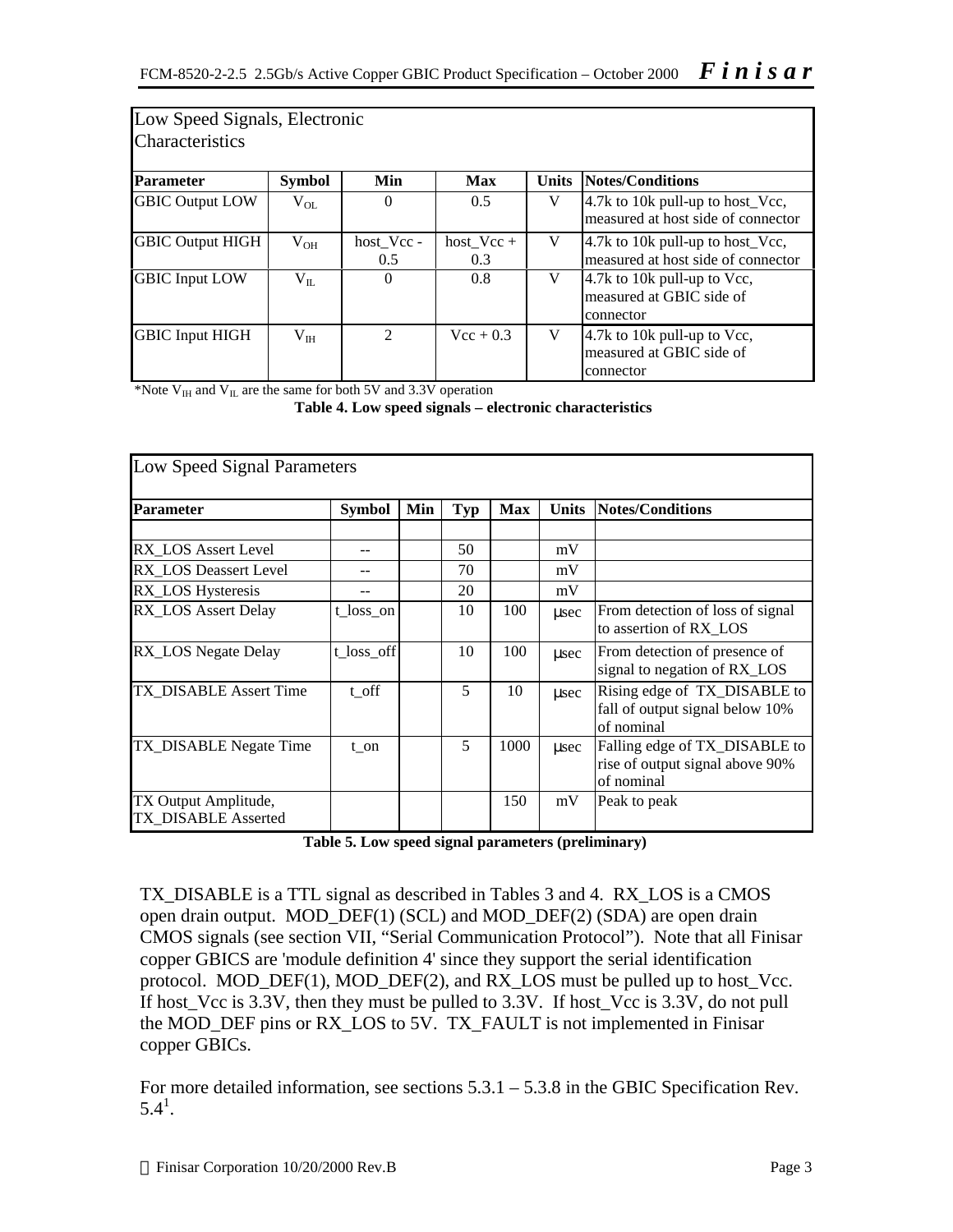## **IV. High Speed Electrical Interface**

All high-speed PECL signals to and from the host board are AC coupled internally.

| High Speed Electrical Host<br>- GBIC Interface          |                  |     |      |            |              |                               |
|---------------------------------------------------------|------------------|-----|------|------------|--------------|-------------------------------|
| Parameter                                               | <b>Symbol</b>    | Min | Typ  | <b>Max</b> | <b>Units</b> | <b>Notes/Conditions</b>       |
| Data Input Voltage<br>From Host Board to<br><b>GBIC</b> | $V_{in}$         | 650 |      | 2000       | mV           | PECL differential peak - peak |
| Data Output Voltage<br>from GBIC to Host<br>Board       | $V_{out}$        | 370 | 1200 | 2000       | mV           | PECL differential peak - peak |
| Tx Input Impedance                                      | $Z_{\rm in}$     |     | 75   |            | ohm          |                               |
| Rx Output Impedance                                     | $Z_{\text{out}}$ |     | 75   |            | ohm          |                               |

**Table 6. High-speed electrical interface - host to GBIC connector**

All high-speed PECL signals to and from the copper transmission line are AC coupled internally and terminated into 75Ω (150Ω differential).

| High Speed GBIC -                  |                     |      |            |            |              |                                    |  |  |  |  |  |
|------------------------------------|---------------------|------|------------|------------|--------------|------------------------------------|--|--|--|--|--|
| <b>Transmission Line Interface</b> |                     |      |            |            |              |                                    |  |  |  |  |  |
|                                    |                     |      |            |            |              |                                    |  |  |  |  |  |
| <b>Parameter</b>                   | <b>Symbol</b>       | Min  | <b>Typ</b> | <b>Max</b> | <b>Units</b> | Notes/Conditions                   |  |  |  |  |  |
| <b>Transmit Output</b>             | $V_{TX, out}$       | 1100 | 1300       | 2000       | mV           | PECL differential peak - peak      |  |  |  |  |  |
| Amplitude                          |                     |      |            |            |              |                                    |  |  |  |  |  |
| Receive Input                      | $V_{RX, in}$        | 400  |            | 2000       | mV           | PECL differential peak - peak      |  |  |  |  |  |
| Amplitude                          |                     |      |            |            |              |                                    |  |  |  |  |  |
| <b>Transmitter Total Jitter</b>    | $J_t$               |      | 60         | 112        | ps           | Input to GBIC from host $<$ 192 ps |  |  |  |  |  |
| at Line Output                     |                     |      |            |            |              | jitter per IEEE802.3               |  |  |  |  |  |
| Receiver Total Jitter at           | $J_r$               |      | 125        | 284        | ps           | Loopback through 10m cable.        |  |  |  |  |  |
| <b>GBIC</b> output                 |                     |      |            |            |              | Input to GBIC from line < 528ps    |  |  |  |  |  |
|                                    |                     |      |            |            |              | jitter per IEEE802.3               |  |  |  |  |  |
| <b>Transmit Rise/Fall</b>          | $T_{rise/fall}$     | 40   |            | 250        | ps           |                                    |  |  |  |  |  |
| Time                               |                     |      |            |            |              |                                    |  |  |  |  |  |
| <b>Tx Output Impedance</b>         | $Z_{\text{out,TX}}$ |      | 75         |            | ohm          |                                    |  |  |  |  |  |
| Rx Input Impedance                 | $Z_{in, RX}$        |      | 75         |            | ohm          |                                    |  |  |  |  |  |

**Table 7. High-speed electrical interface – GBIC to line connector**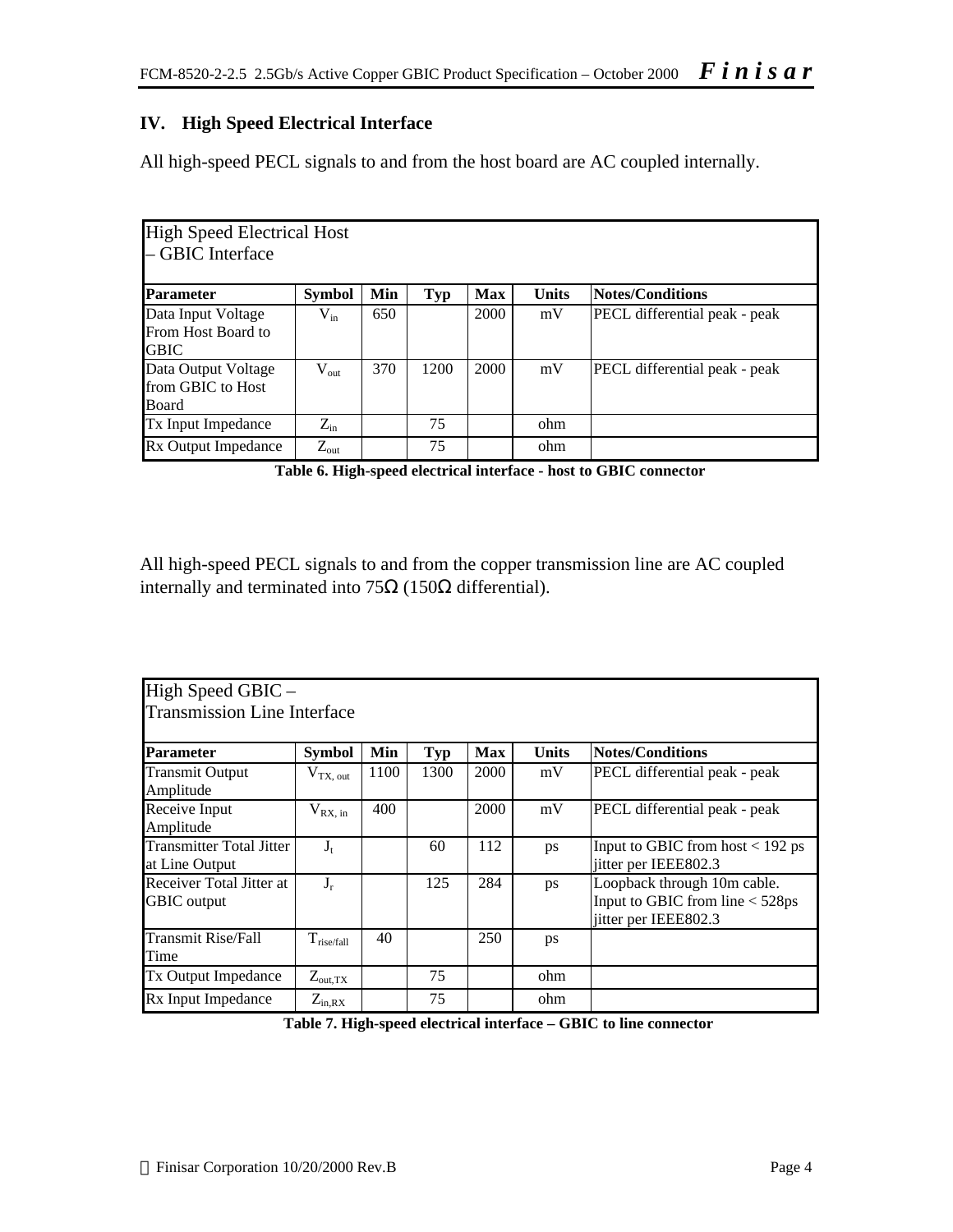| Pin Name      | Pin# |
|---------------|------|
| $+TX$         |      |
| No Connection | 2    |
| $-TX$         | 3    |
| No Connection | 4    |
| No Connection | 5    |
| $-RX$         | 6    |
| No Connection |      |
| $+RX$         | Ջ    |

**Table 8. HSSDC pin assignment**

## **V. General Specifications**

| General               |            |                             |            |       |                                                                 |
|-----------------------|------------|-----------------------------|------------|-------|-----------------------------------------------------------------|
| Parameter             | Symbol Min | <b>Typ</b>                  | <b>Max</b> | Units | Notes/Conditions                                                |
| Data Rate             | <b>BR</b>  | 2.5, 2.125,<br>1.25, 1.0625 |            |       | Gb/sec Fibre Channel, IEEE 802.3<br>Compatible                  |
| Cable Length          |            |                             | 10         | m     | Uncompensated cable                                             |
| <b>Bit Error Rate</b> | <b>BER</b> |                             | $10^{-12}$ |       | error/sec PRBS $2^7$ - 1 test data pattern<br>through 28m cable |
| Duty Cycle            |            | 50                          |            | $\%$  |                                                                 |

**Table 9. General specifications**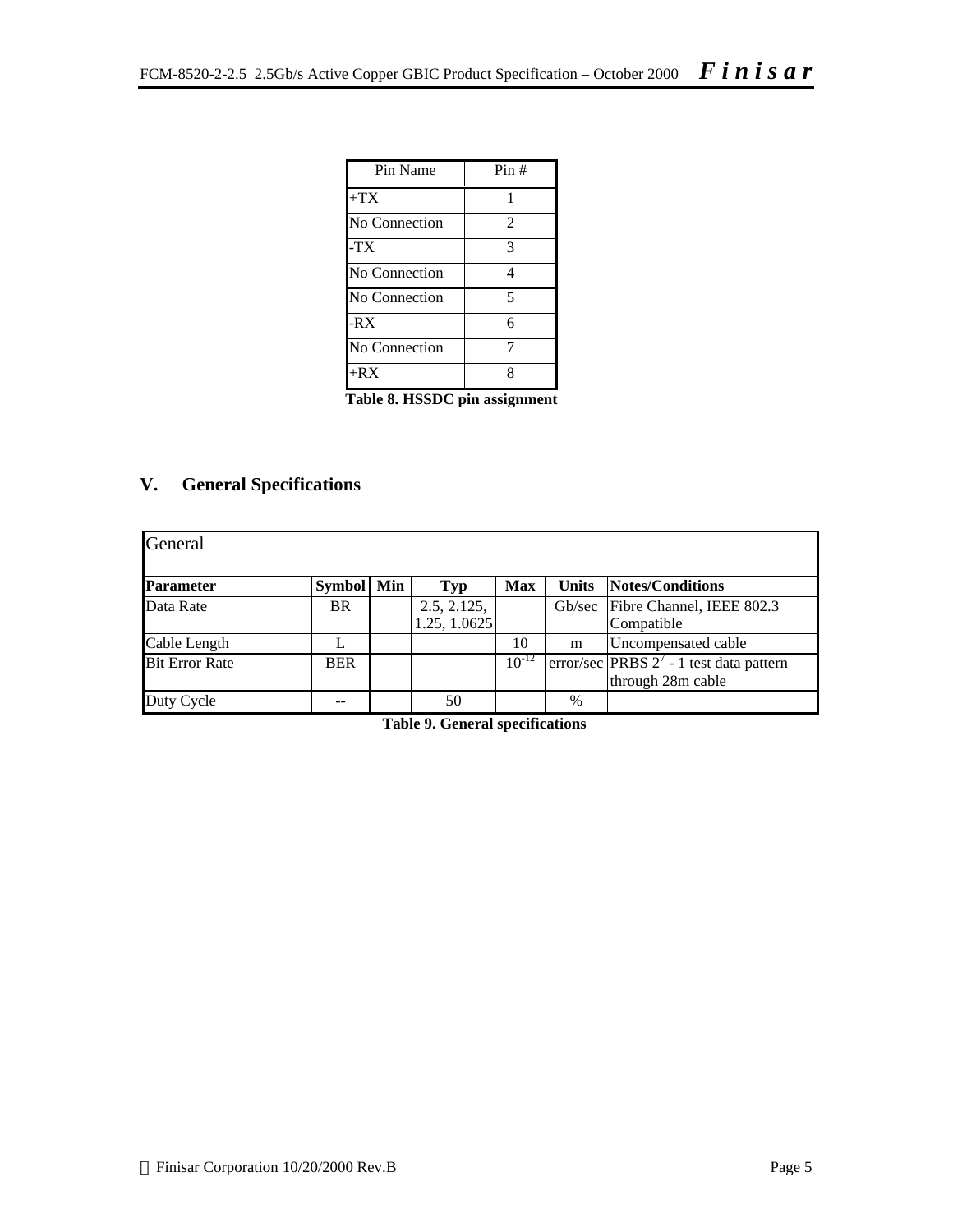## **VI. Environmental Specifications**

Note that the GBIC Specification requires an ambient temperature range of 0<sup>o</sup>C to 50<sup>o</sup>C. Finisar GBICs have an extended range from  $-10^{\circ}$ C to  $+85^{\circ}$ C case temperature as specified in Table 10.

| Environment           |                          |     |     |            |                 |                        |
|-----------------------|--------------------------|-----|-----|------------|-----------------|------------------------|
| <b>Parameter</b>      | <b>Symbol</b>            | Min | Typ | <b>Max</b> |                 | Units Notes/Conditions |
| <b>Operating Temp</b> | $\mathbf{1}_{\text{op}}$ | -10 |     | 85         | $\rm ^{\circ}C$ |                        |
| <b>Storage Temp</b>   | ᠇᠇<br>$\frac{1}{1}$ sto  | -10 |     | 85         | $\circ$         |                        |

**Table 10. Environmental Specifications**

#### **VII. Serial Communication Protocol**

All Finisar copper GBICs are Module Definition "4", and support the 2 wire serial communication protocol outlined in the GBIC Specification<sup>1</sup>. Finisar GBICs use an Atmel AT24C01A 128 byte  $E^2$ PROM (with an address of 1010000X). For details on interfacing with the  $E^2$ PROM, see the Atmel data sheet titled "AT24C01A/02/04/08/16 2-Wire Serial CMOS E<sup>2</sup>PROM."<sup>5</sup>

| $I2C$ Timing Requirements |                                 |     |     |            |    |                         |
|---------------------------|---------------------------------|-----|-----|------------|----|-------------------------|
| <b>Parameter</b>          | <b>Symbol</b>                   | Min | Tvp | <b>Max</b> |    | Units Notes/Conditions  |
| Atmel $I^2C$ Clock Rate   | $\mathrel{\cup}_{\text{atmel}}$ |     |     | 100,000    | Hz | Bus can be driven blind |

**Table 11. I<sup>2</sup>C timing requirements**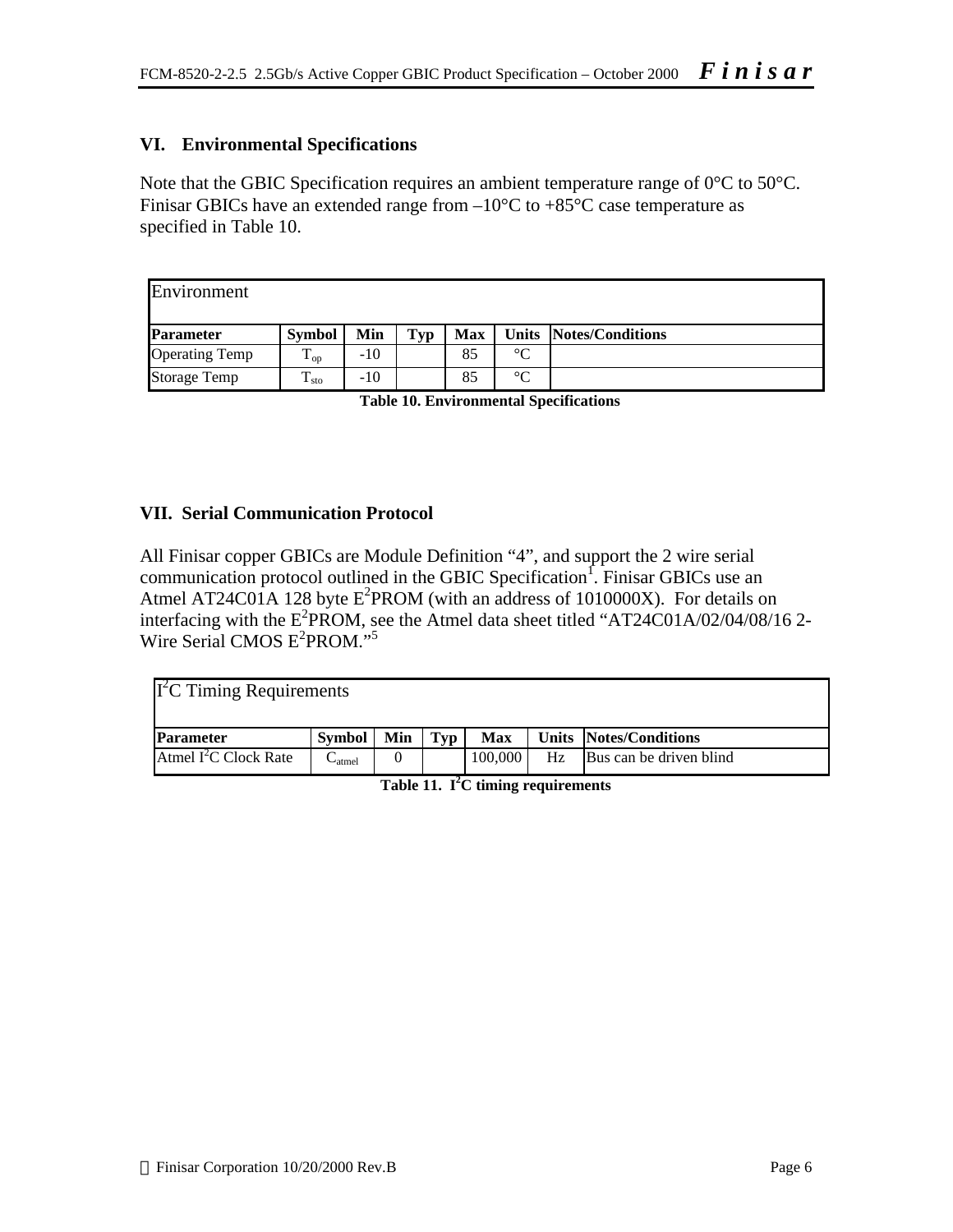## **VIII. Mechanical Specifications**

Finisar GBICs conform to the mechanical specifications outlined in the GBIC Specification Revision 5.4, Section  $6<sup>1</sup>$ .

|                        | Insertion, Extraction, and<br><b>Retention Forces</b>                                |     |  |     |                |                              |  |  |  |  |  |  |
|------------------------|--------------------------------------------------------------------------------------|-----|--|-----|----------------|------------------------------|--|--|--|--|--|--|
| <b>Parameter</b>       | <b>Notes/Conditions</b><br><b>Symbol</b><br>Min<br><b>Units</b><br><b>Max</b><br>Typ |     |  |     |                |                              |  |  |  |  |  |  |
| <b>GBIC</b> insertion  | $F_{\scriptscriptstyle\rm I}$                                                        |     |  | 20  | <b>Newtons</b> | $\sim 4.5$ lbs               |  |  |  |  |  |  |
| <b>GBIC</b> extraction | $F_{\rm E}$                                                                          |     |  | 15  | <b>Newtons</b> | $\approx 3.3$ lbs            |  |  |  |  |  |  |
| <b>GBIC</b> retention  | $F_R$                                                                                | 130 |  | N/A | <b>Newtons</b> | Straight out $\sim$ 29.3 lbs |  |  |  |  |  |  |

**Table 12. Insertion, extraction, and retention forces**



**Figure 1. FCM-8520-2-2.5 Outline Drawing (HSSDC connector)**